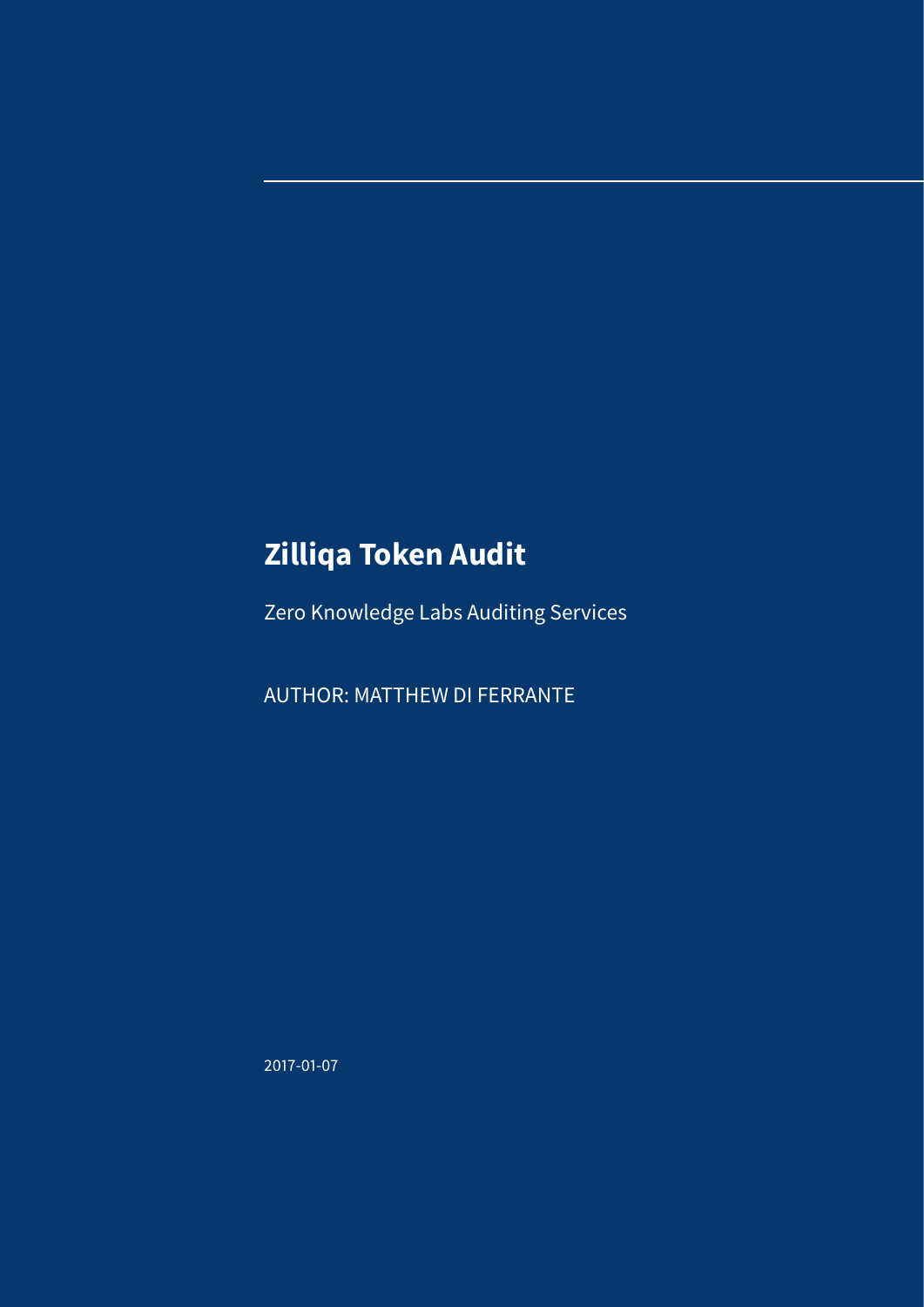### **Audited Material Summary**

The audit consists of the following contracts:

```
1 ded84c783b29ff583a39d49750da2bf96696788ff06c89d907c4477713007290
   ZilliqaToken.sol
```
The contract implements a ERC20 Token, with Pausable functionality. ERC20 and Pausable implementation are taken from Zeppelin's solidity code. It also allows token holders to burn their tokens, reducing the supply.

#### **Security**

There are no security issues in the code.

#### **ZilliqaToken.sol**

The ZilliqaToken contract inherits from Zeppelin's PausableToken:

1 contract ZilliqaToken is PausableToken

The contract has only one custom modifier, validDestination, which ensures that the argument address is not zero nor the contract's address.

#### **Constructor**

```
1 function ZilliqaToken( address _admin, uint _totalTokenAmount )
2 \left\{ \begin{array}{ccc} 2 & 1 \\ 1 & 2 \end{array} \right\}3 // assign the admin account
4 admin = _{\text{admin}};
5
6 // assign the total tokens to zilliga
7 totalSupply = _totalTokenAmount;
8 balances[msg.sender] = _totalTokenAmount;
9 Transfer(address(0x0), msg.sender, _totalTokenAmount);
10 }
```
The constructor sets the contract's admin, totalSupply, and emits a Transfer address notifying a token creation event from 0x0 to msg.sender.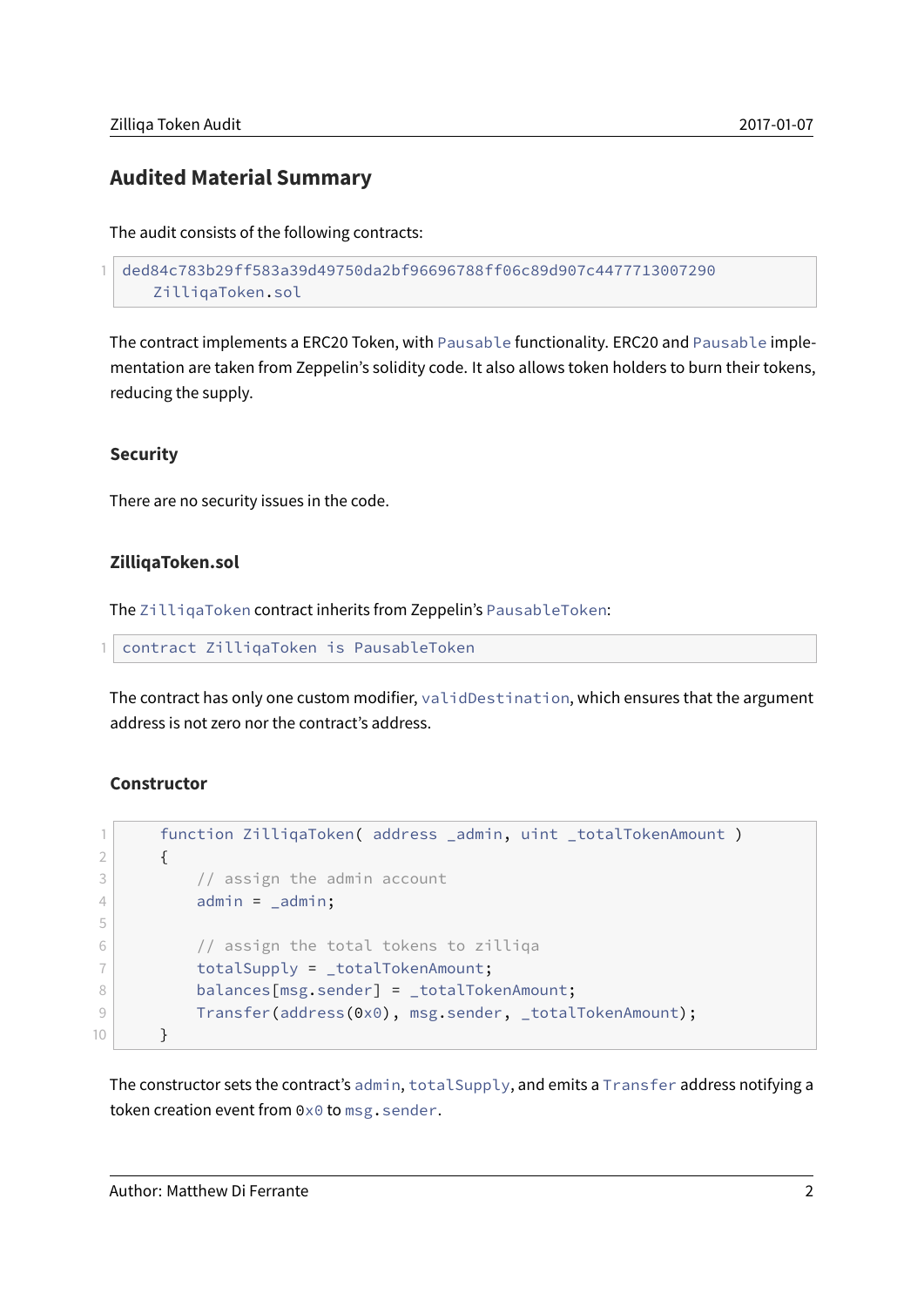#### **transfer**

```
1 function transfer(address _to, uint _value) validDestination(_to)
        returns (bool)
2 {
3 return super.transfer(_to, _value);
4 }
```
The transfer function overrides the standard ERC20 transfer to apply the validDestination modifier. All else remains the same.

#### **transferFrom**

```
1 function transferFrom(address _from, address _to, uint _value)
        validDestination(_to) returns (bool)
2 {
3 return super.transferFrom(_from, _to, _value);
4 }
```
The transferFrom function overrides the standard ERC20 transferFrom to apply the validDestination modifier. Like for transfer, all else remains the same.

#### **burn**

```
1 function burn(uint _value) returns (bool)
2 {
3 balances[msg.sender] = balances[msg.sender].sub(_value);
4 totalSupply = totalSupply.sub(_value);
5 Burn(msg.sender, _value);
6 Transfer(msg.sender, address(0x0), value);
7 return true;
8 }
```
The burn function allows a token holder to destroy their coins, reducing the total supply. SafeMath is used when manipulating balances so there are no arithmetic security issues.

On succes, a Burn event is emitted, as well as a Transfer event notifying a token transfer of value from msg.sender to 0x0.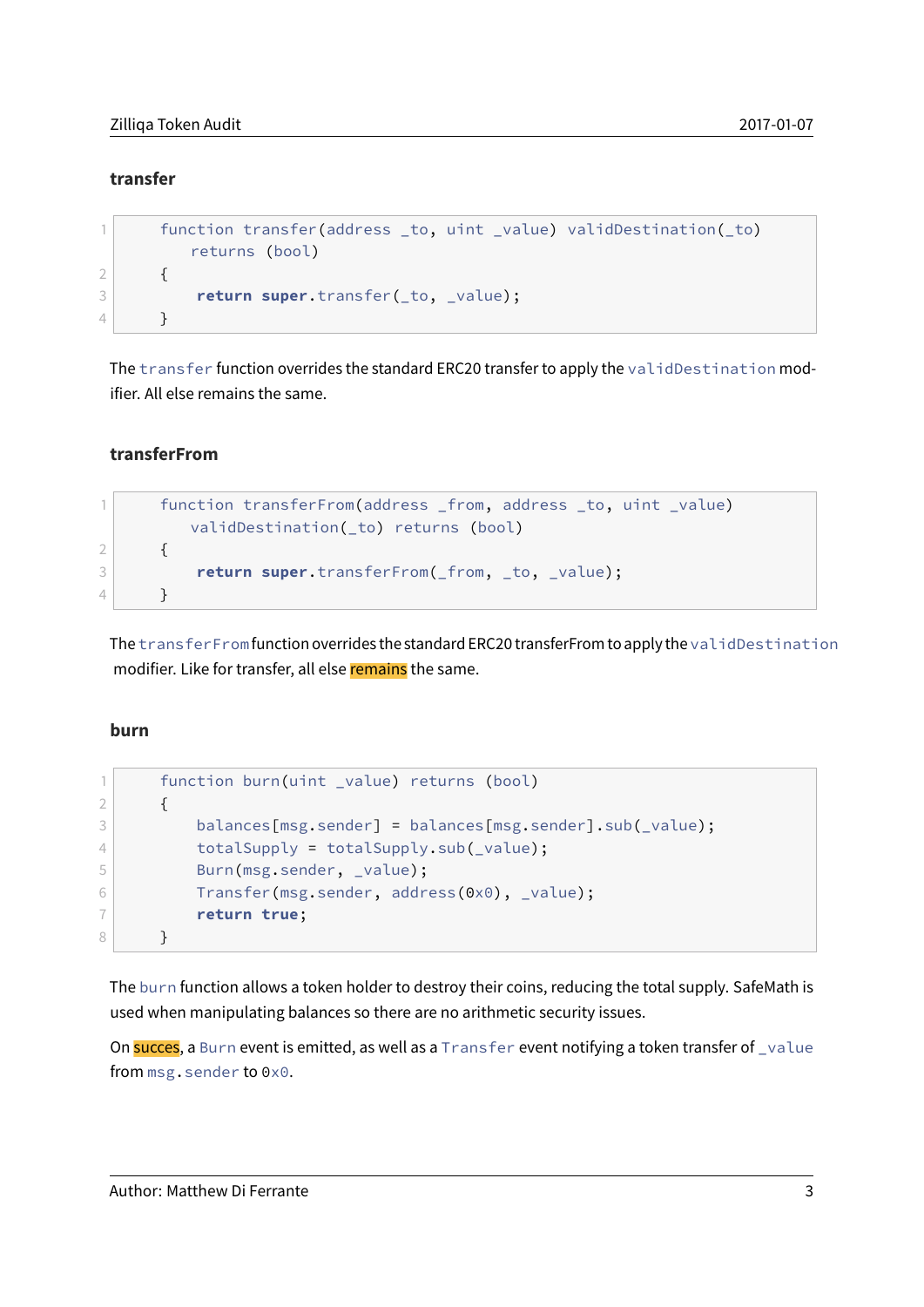#### **burnFrom**

```
1 function burnFrom(address _from, uint256 _value) returns (bool)
2 {
3 assert( transferFrom( _from, msg.sender, _value ) );
4 return burn(_value);
5 }
```
The burnFrom function is a helper that allows smart contracts calling the token contract to burn tokens in one call.

#### **emergencyERC20Drain**

```
1 function emergencyERC20Drain( ERC20 token, uint amount ) onlyOwner {
2 // owner can drain tokens that are sent here by mistake
3 token.transfer( owner, amount );
4 }
```
This function allows the contract owner to claim and rescue arbitrary ERC20 tokens sent to this contract by mistake.